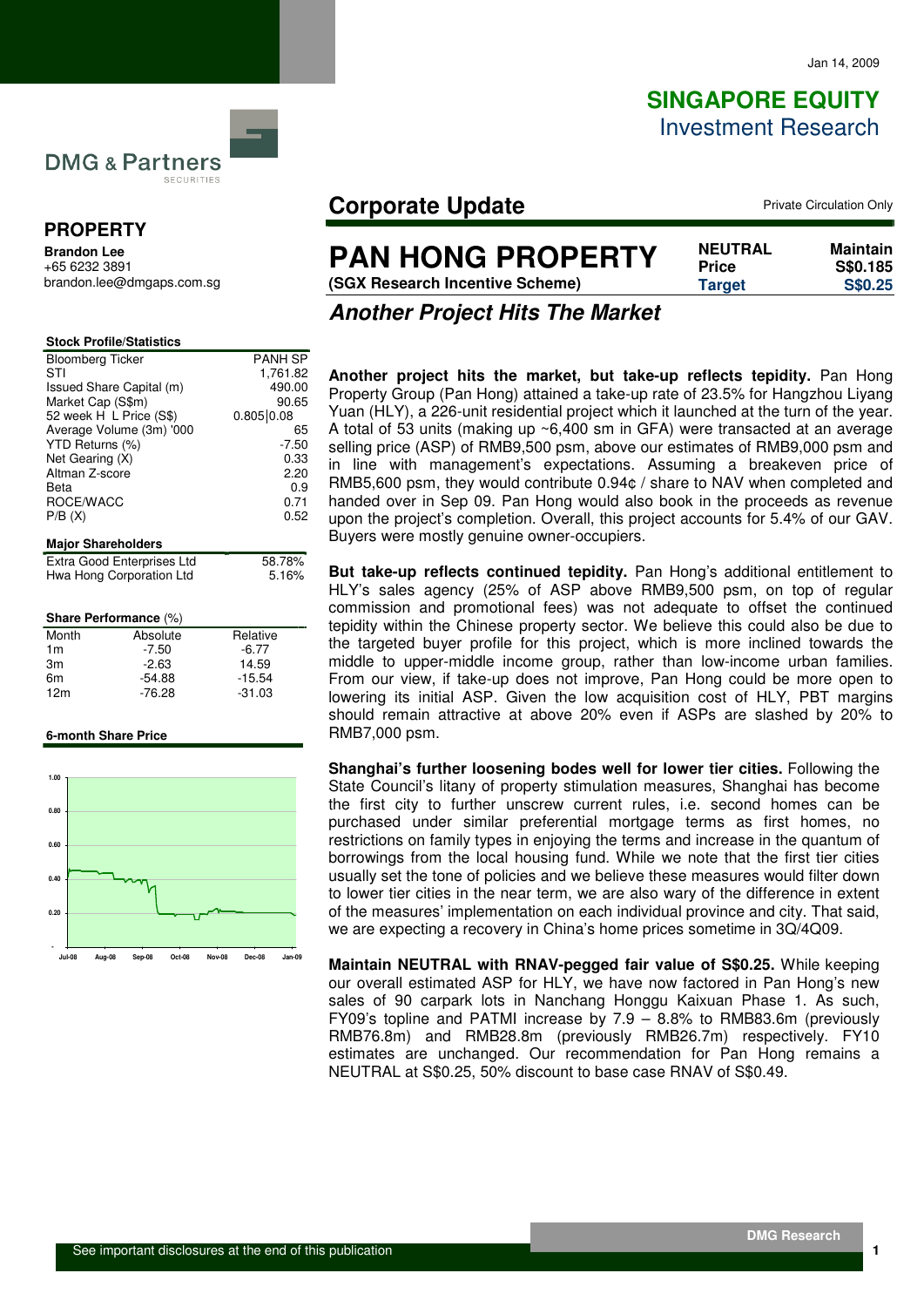| FYE Mar (RMB m)     | <b>FY05*</b> | <b>FY06*</b> | <b>FY07*</b> | FY08/<br>09F** | FY10F   |
|---------------------|--------------|--------------|--------------|----------------|---------|
| Turnover            | 288.0        | 151.3        | 564.9        | 83.6           | 791.0   |
| <b>PATMI</b>        | 59.3         | 49.4         | 184.9        | 28.8           | 245.0   |
| % Chg YoY           | -            | $-16.6%$     | 273.9%       | $-84.4%$       | 750.9%  |
| $EPS$ (RMB $\phi$ ) | 16.5         | 12.6         | 38.4         | 5.9            | 50.0    |
| $DPS$ (RMB $\phi$ ) | 0.0          | 1.2          | 1.9          | 0.3            | 5.0     |
| Div Yield (%)       | $0.0\%$      | 1.5%         | 2.3%         | 0.4%           | $6.0\%$ |
| ROE (%)             | 61.5%        | $9.0\%$      | 23.4%        | 3.5%           | 23.6%   |
| ROA (%)             | 15.4%        | 6.7%         | 14.7%        | 1.9%           | 15.9%   |
| P/E(x)              | 5.0          | 6.6          | 2.2          | 14.1           | 1.7     |
| P/B(x)              | 3.1          | 0.7          | 0.5          | 0.5            | 0.4     |

Source: Company, DMG estimates

\*FY ending Dec.

\*\* For 15-month period from Jan 08 to Mar 09. FY was changed from Dec to Mar wef 2008.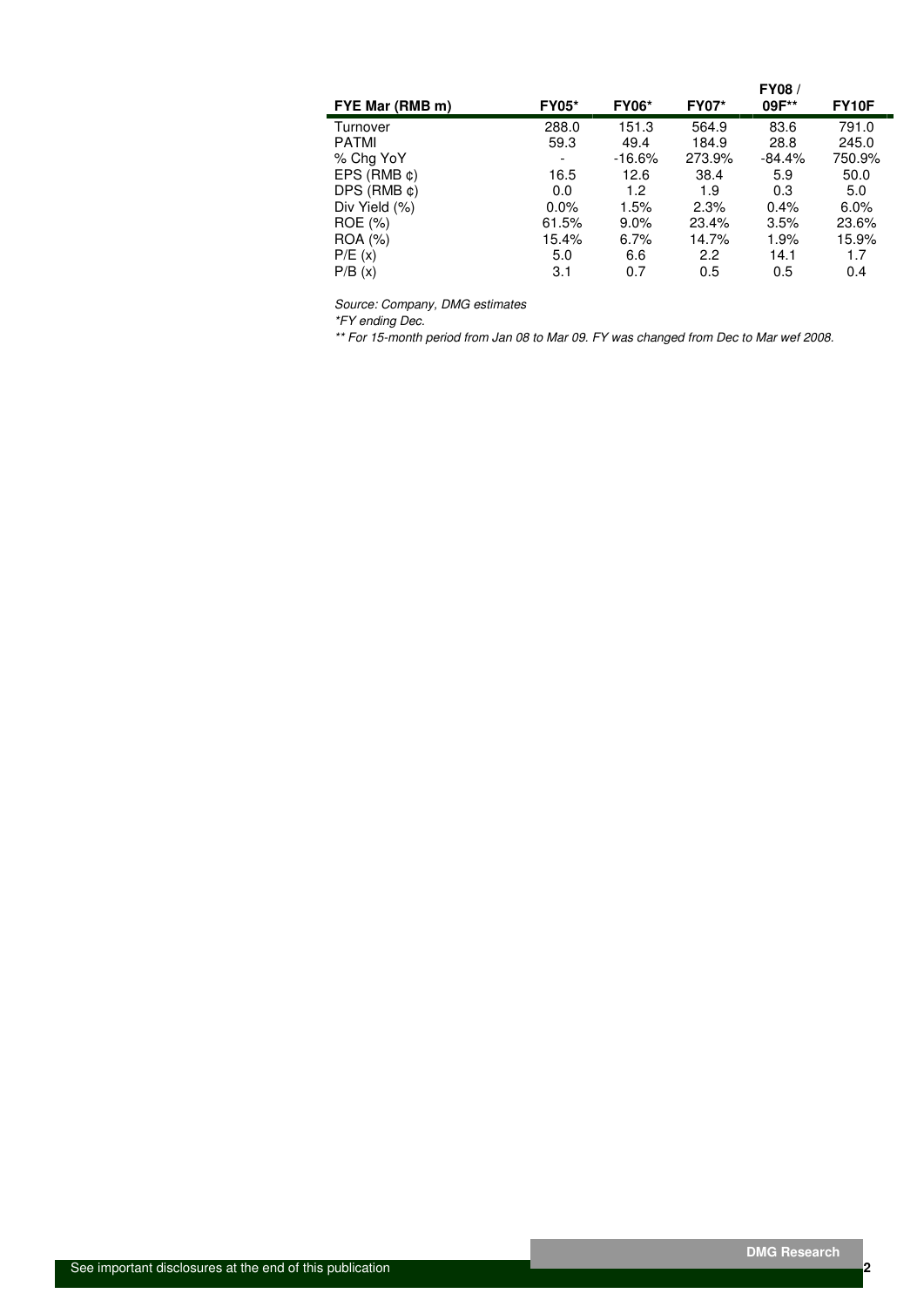### **Statement of Profit & Loss (FY Ending Mar) (RMB m)**

|                                                              |              |              |              | <b>FY08/</b> |                    |
|--------------------------------------------------------------|--------------|--------------|--------------|--------------|--------------------|
|                                                              | <b>FY05*</b> | <b>FY06*</b> | <b>FY07*</b> | 09F**        | FY <sub>10</sub> F |
| Revenue                                                      | 288.0        | 151.3        | 564.9        | 83.6         | 791.0              |
| <b>COGS</b>                                                  | (194.8)      | (93.9)       | (334.3)      | (50.2)       | (474.6)            |
| <b>Gross Profit</b>                                          | 93.2         | 57.4         | 230.6        | 33.5         | 316.4              |
| Other Operating Expenses / Income                            | (4.1)        | (13.5)       | 16.5         | 1.5          | 10.3               |
| <b>Operating Income from Continuing Operations</b>           | 89.1         | 43.9         | 247.1        | 35.0         | 326.7              |
| Non-Operating Expenses / Income                              | (0.1)        | (0.2)        | (0.1)        | 0.0          | 0.0                |
| <b>Adjusted EBITDA</b>                                       | 89.0         | 43.7         | 247.0        | 35.0         | 326.7              |
| Depreciation & Amortization                                  | (0.3)        | (0.4)        | (0.3)        | (0.5)        | (0.6)              |
| Operating Profit (EBIT) ex. Share of Profit of Asc / JCEs    | 88.7         | 43.3         | 246.7        | 34.5         | 326.1              |
| Share of Profits / (Losses) of Asc / JCEs                    | (0.2)        | (0.1)        | (0.3)        | (0.3)        | (0.3)              |
| Operating Profit (EBIT) incl. Share of Profit of Asc / JCEs  | 88.5         | 43.3         | 246.4        | 34.2         | 325.8              |
| <b>Finance Costs</b>                                         | (0.9)        | 0.0          | (1.4)        | (2.2)        | (1.9)              |
| Interest Income                                              | 0.1          | 2.3          | 6.4          | 7.1          | 4.6                |
| <b>Recurring (Pre-Tax) Income from Continuing Operations</b> | 87.7         | 45.6         | 251.4        | 39.1         | 328.5              |
| Fair Value Gains / (Losses)                                  | 0.0          | 21.5         | 33.6         | 0.0          | 0.0                |
| <b>PBT</b>                                                   | 87.7         | 67.1         | 285.0        | 39.1         | 328.5              |
| Income Tax Expenses                                          | (29.2)       | (17.5)       | (99.3)       | (9.8)        | (82.1)             |
| <b>Net Profit After Tax (NPAT)</b>                           | 58.5         | 49.6         | 185.7        | 29.3         | 246.4              |
| Minority Interests                                           | (0.8)        | 0.1          | 0.8          | 0.5          | 1.4                |
| <b>PATMI</b>                                                 | 59.3         | 49.4         | 184.9        | 28.8         | 245.0              |

### **Profitability Ratios**

|                                                    |              |              |              | <b>FY08/</b> |                    |
|----------------------------------------------------|--------------|--------------|--------------|--------------|--------------------|
|                                                    | <b>FY05*</b> | <b>FY06*</b> | <b>FY07*</b> | 09F**        | FY <sub>10</sub> F |
| YoY Change In Revenue                              |              | -47.5%       | 273.4%       | $-85.2%$     | 845.7%             |
| YoY Change In Net Profit                           |              | $-16.6%$     | 273.9%       | $-84.4%$     | 750.9%             |
| Gross Margin                                       | 32.4%        | 37.9%        | 40.8%        | 40.0%        | 40.0%              |
| Operating Income from Continuing Operations Margin | 30.9%        | 29.0%        | 43.7%        | 41.8%        | 41.3%              |
| <b>EBITDA Margin</b>                               | 30.9%        | 28.9%        | 43.7%        | 41.8%        | 41.3%              |
| EBIT ex. Share of Profit of Asc / JCEs Margin      | 30.8%        | 28.7%        | 43.7%        | 41.2%        | 41.2%              |
| EBIT incl. Share of Profit of Asc / JCEs Margin    | 30.7%        | 28.6%        | 43.6%        | 40.9%        | 41.2%              |
| Recurring Income Margin                            | 30.5%        | 30.1%        | 44.5%        | 46.7%        | 41.5%              |
| <b>PBT</b> Margin                                  | 30.5%        | 44.3%        | 50.5%        | 46.7%        | 41.5%              |
| <b>NPAT Margin</b>                                 | 20.3%        | 32.8%        | 32.9%        | 35.0%        | 31.1%              |
| <b>PATMI Margin</b>                                | 20.6%        | 32.7%        | 32.7%        | 34.4%        | 31.0%              |
| Interest Income as a % of Previous Year's Cash     |              | 15.1%        | 2.9%         | 2.9%         | 2.9%               |
| <b>ROE</b>                                         | 61.5%        | $9.0\%$      | 23.4%        | 3.5%         | 23.6%              |
| <b>ROA</b>                                         | 15.4%        | 6.7%         | 14.7%        | 1.9%         | 15.9%              |

### **Balance Sheet (FY Ending Mar) (RMB m)**

|                                                |              |              |              | <b>FY08/</b> |              |
|------------------------------------------------|--------------|--------------|--------------|--------------|--------------|
|                                                | <b>FY05*</b> | <b>FY06*</b> | <b>FY07*</b> | 09F**        | <b>FY10F</b> |
| P, P & E                                       | 2            | 5            | 8            | 9            | 10           |
| <b>Investment Properties</b>                   | 0            | 35           | 81           | 81           | 81           |
| Goodwill                                       | 0            | 6            | 6            | 6            | 6            |
| Assoc. / JCEs / Subsidiaries                   | 22           | 0            | 50           | 73           | 73           |
| <b>Other Non-Current Assets</b>                | 0            | 30           | 69           | 68           | 68           |
| <b>Total Non-Current Assets</b>                | 24           | 76           | 214          | 238          | 238          |
| Properties Held Under Development & For Sale   | 299          | 334          | 531          | 794          | 780          |
| Accounts Receivables                           | 18           | 51           | 57           | 29           | 79           |
| Deposits Paid, Prepayments & Other Receivables | 4            | 52           | 200          | 135          | 129          |
| Cash & Cash Equivalents                        | 15           | 221          | 244          | 158          | 190          |
| <b>Other Current Assets</b>                    | 25           | 0            | 13           | 124          | 124          |
| <b>Total Current Assets</b>                    | 361          | 659          | 1,046        | 1,240        | 1,301        |
| Trade & Other Payables                         | 54           | 33           | 163          | 226          | 107          |
| <b>Current Debt</b>                            | 22           | 0            | 106          | 116          | 110          |
| <b>Other Current Liabilities</b>               | 19           | 21           | 109          | 109          | 109          |
| <b>Total Current Liabilities</b>               | 95           | 54           | 378          | 451          | 327          |
| Long Term Debt                                 | $\Omega$     | 110          | 66           | 183          | 147          |
| <b>Other Non-Current Liabilities</b>           | 194          | 24           | 26           | 26           | 26           |
| <b>Total Non-Current Liabilities</b>           | 194          | 134          | 92           | 210          | 173          |
| <b>Share Capital &amp; Reserves</b>            |              |              |              |              |              |
| Share Capital                                  | 219          | 409          | 451          | 451          | 451          |
| Reserves                                       | (158)        | 106          | 277          | 305          | 525          |
| <b>Shareholders' Equity</b>                    | 61           | 515          | 729          | 756          | 976          |
| Minority Interests                             | 35           | 33           | 61           | 62           | 63           |
| Total Equity                                   | 96           | 548          | 789          | 817          | 1,040        |

#### **Leverage Ratios**

|                          |              |              |              | <b>FY08</b> |       |
|--------------------------|--------------|--------------|--------------|-------------|-------|
|                          | <b>FY05*</b> | <b>FY06*</b> | <b>FY07*</b> | 09F**       | FY10F |
| Debt to Equity Ratio (x) | 2.24         | 0.23         | 0.24         | 0.39        | 0.26  |
| Net Gearing (x)          | 2.08         | (0.17)       | (0.07)       | 0.19        | 0.08  |
| Current Ratio (x)        | 3.81         | 12.29        | 2.77         | 2.75        | 3.98  |
| NAV per Share (RMB)      | 0.27         | 14، ،        | .61          | <b>.67</b>  | 2.12  |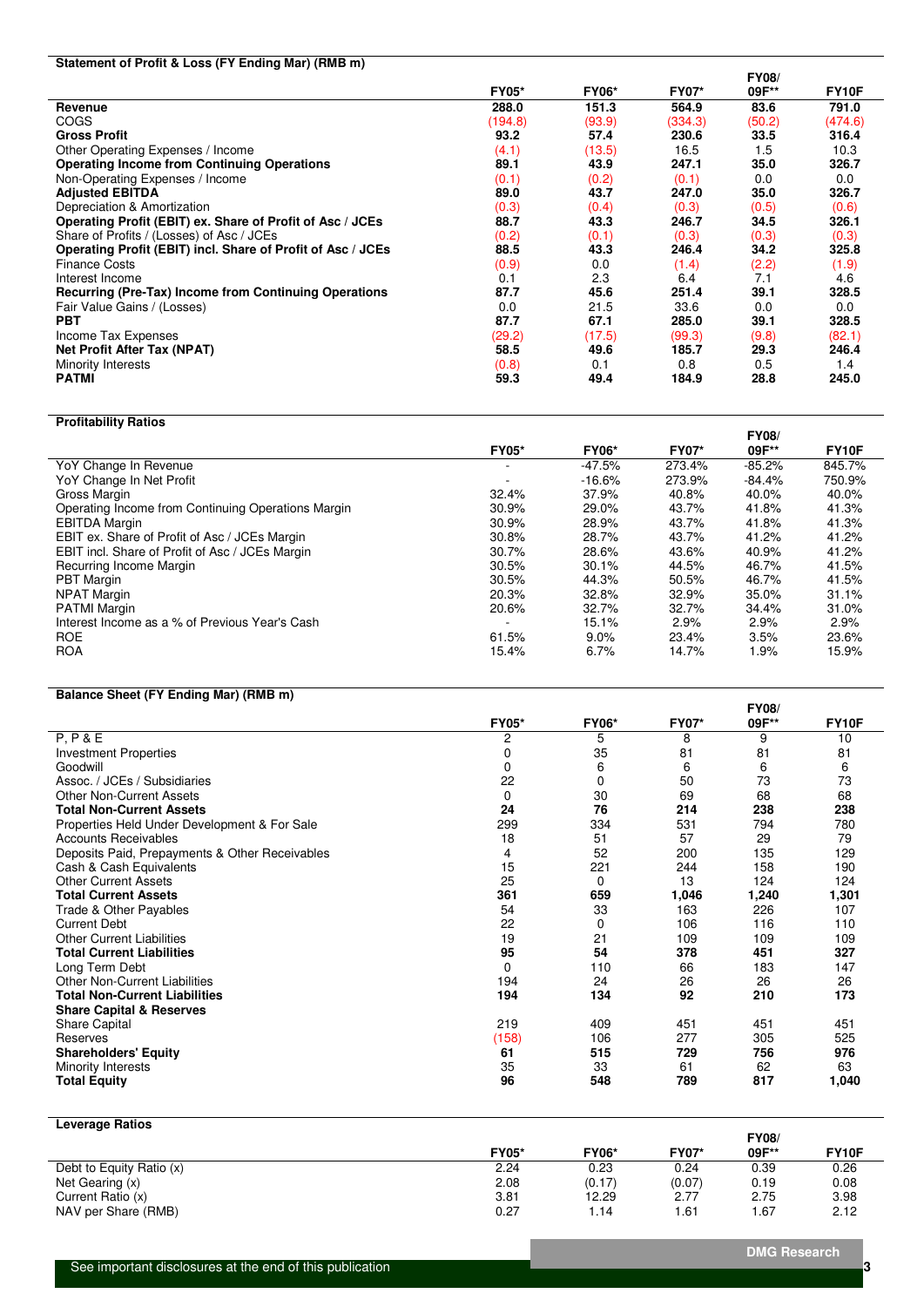| Statement of Cash Flow (FY Ending Mar) (RMB m) |              |              |              |              |              |
|------------------------------------------------|--------------|--------------|--------------|--------------|--------------|
|                                                |              |              |              | <b>FY08/</b> |              |
|                                                | <b>FY05*</b> | <b>FY06*</b> | <b>FY07*</b> | 09F**        | <b>FY10F</b> |
| <b>Profit Before Tax</b>                       | 88           | 67           | 285          | 39           | 329          |
| Depreciation/Amortization                      |              |              |              | 0            |              |
| Income / (Loss) from Assoc. & JCEs             |              |              | 0            | 0            |              |
| Net Interest                                   |              | (2)          | (5)          | (5)          | (3)          |
| Other Non-Cash Items                           |              | (22)         | (25)         | $\Omega$     | 0            |
| Change in WC                                   | (213)        | (73)         | (159)        | (109)        | (148)        |
| <b>Taxes Paid</b>                              | (7)          | (13)         | (10)         | (3)          | (78)         |
| <b>Net Operating Cash Flow</b>                 | (131)        | (43)         | 87           | (77)         | 101          |
| Capex (net)                                    | (1)          | (0)          | (4)          | (2)          | (1)          |
| Increase in Assoc. & JCEs                      | (19)         | (31)         | (65)         | (24)         |              |
| Other Investing CF                             |              | 2            | (8)          |              |              |
| <b>Net Investing Cash Flow</b>                 | (19)         | (29)         | (77)         | (24)         | (1)          |
| Share Issuance                                 | ŋ            | 190          | 42           | 0            |              |
| Debt Finance                                   | 125          | 93           | 62           | 128          | (42)         |
| Dividends Paid                                 | 0            | 0            | (6)          | (1)          | (24)         |
| Other Financing Cash Flow                      | 18           | (6)          | (77)         | (111)        | (2)          |
| <b>Net Financing Cash Flow</b>                 | 143          | 276          | 20           | 15           | (69)         |
| <b>Net Cash Flow</b>                           | (8)          | 204          | 31           | (86)         | 31           |
| Cash Flow (Beginning)                          | 20           | 15           | 221          | 244          | 158          |
| Exchange Rate Changes                          | 3            | 2            | (8)          | 0            | 0            |
| Cash Flow (End)                                | 15           | 221          | 244          | 158          | 190          |

\*FY ending Dec.

\*For 15-month period from Jan 08 to Mar 09. FY was changed from Dec to Mar wef 2008.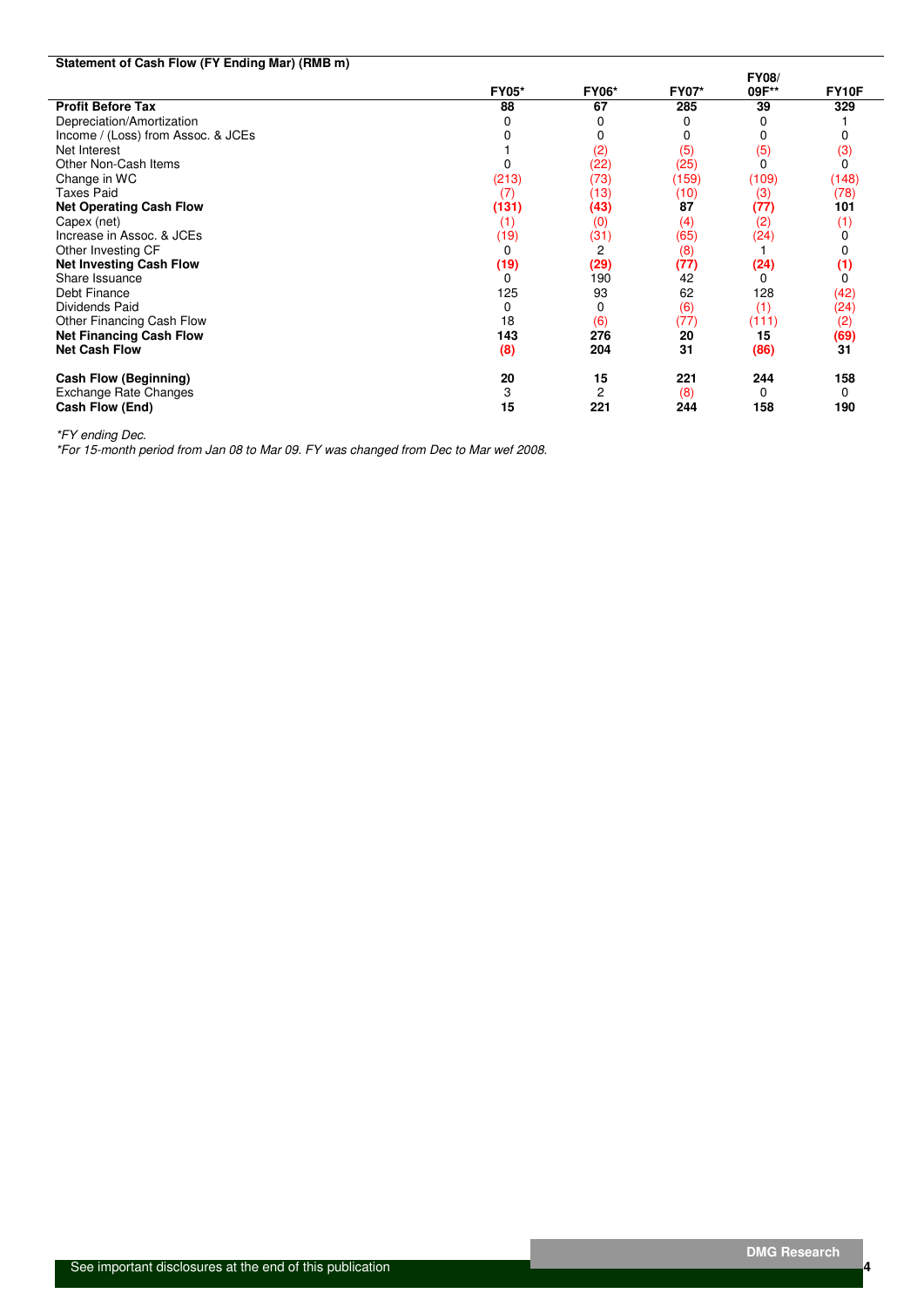| <b>RNAV Derivation Table</b>     | <b>Capital Value</b> | <b>Share Value</b>  | <b>Gross Asset Value</b> |
|----------------------------------|----------------------|---------------------|--------------------------|
|                                  | (RMB <sub>m</sub> )  | (RMB <sub>m</sub> ) | $(\%)$                   |
| <b>RESIDENTIAL</b>               |                      |                     |                          |
| Projects under Development       |                      |                     |                          |
| Jiangxi Province                 | 228                  | 0.46                | 13.3%                    |
| <b>Zhejiang Province</b>         | 290                  | 0.59                | 16.9%                    |
| Landbank                         |                      |                     |                          |
| Jiangxi Province                 | 252                  | 0.51                | 14.7%                    |
| <b>Zhejiang Province</b>         | 121                  | 0.25                | 7.0%                     |
| Guangdong Province               | 29                   | 0.06                | 1.7%                     |
| Sub-Total                        | 919                  | 1.87                | 53.6%                    |
| <b>COMMERCIAL</b>                |                      |                     |                          |
| <b>Investment Properties</b>     | 137                  | 0.28                | 8.0%                     |
| Projects under Development       | 190                  | 0.39                | 11.1%                    |
| Sub-Total                        | $\overline{327}$     | 0.67                | 19.1%                    |
| <b>OTHER ASSETS</b>              |                      |                     |                          |
| Trade & Other Receivables        | 155                  | 0.32                | 9.0%                     |
| Cash                             | 112                  | 0.23                | 6.5%                     |
| Other ST Assets                  | 133                  | 0.27                | 7.7%                     |
| Other LT Assets                  | 71                   | 0.14                | 4.1%                     |
| Sub-Total                        | 470                  | 0.96                | 27.4%                    |
| <b>GROSS ASSET VALUE</b>         | 1,715                | 3.50                | 100.0%                   |
| <b>Less: Total Liabilities</b>   | (578)                | (1.18)              |                          |
| <b>Minorities</b>                | (61)                 | (0.12)              |                          |
| <b>RNAV (RMB)</b>                | 1,077                | 2.20                |                          |
| $RNAV @ RMB-SGD = 0.2238 (S$)$   | 241                  | 0.49                |                          |
| RNAV @ 50% Discount (S\$)        | 120                  | 0.25                |                          |
| <b>No. of Outstanding Shares</b> | 490,000,000          |                     |                          |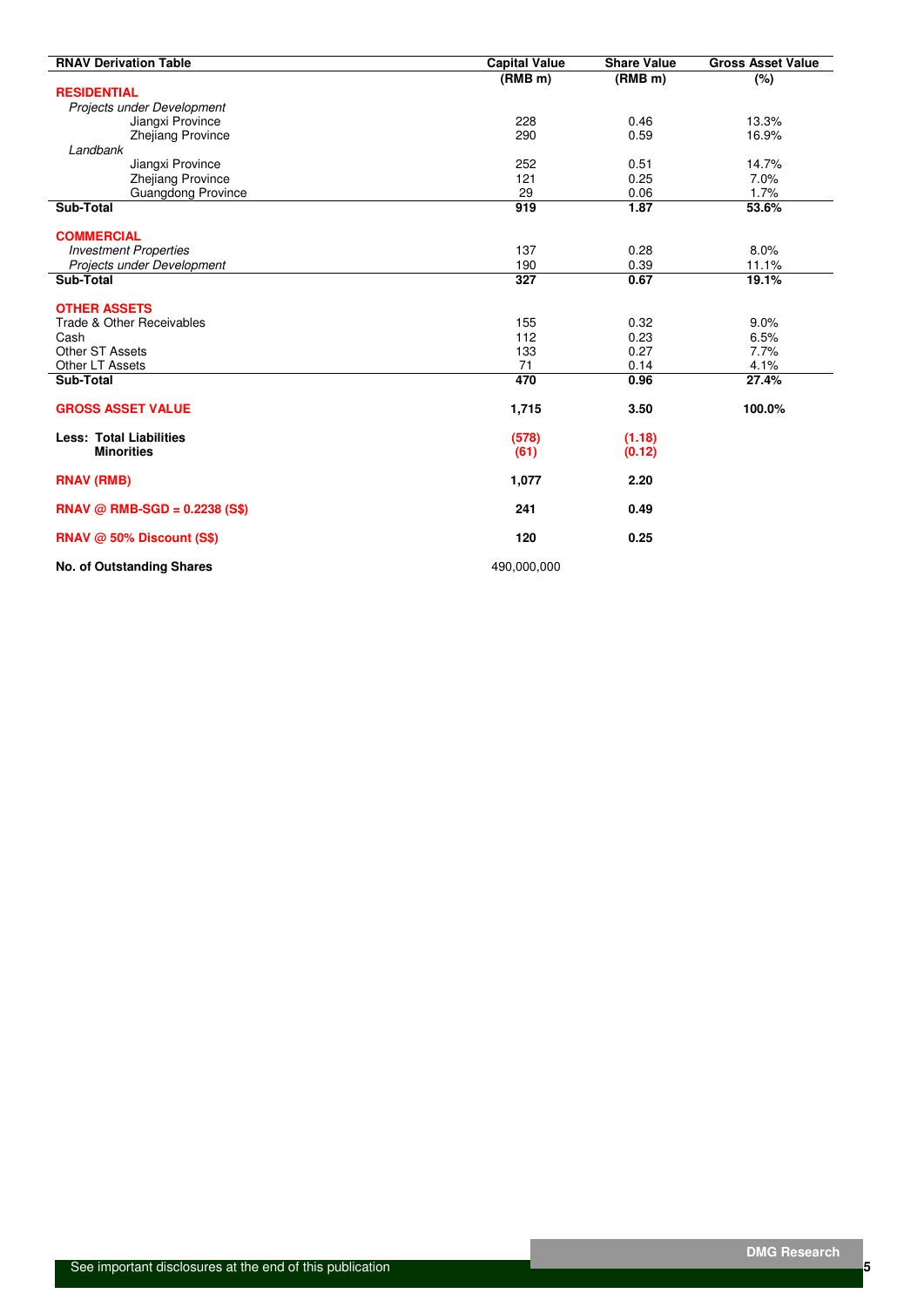## **Appendix**

### **Figure 1: Artist Impression of Hangzhou Liyang Yuan (**杭州丽阳苑**)**





Source: Company